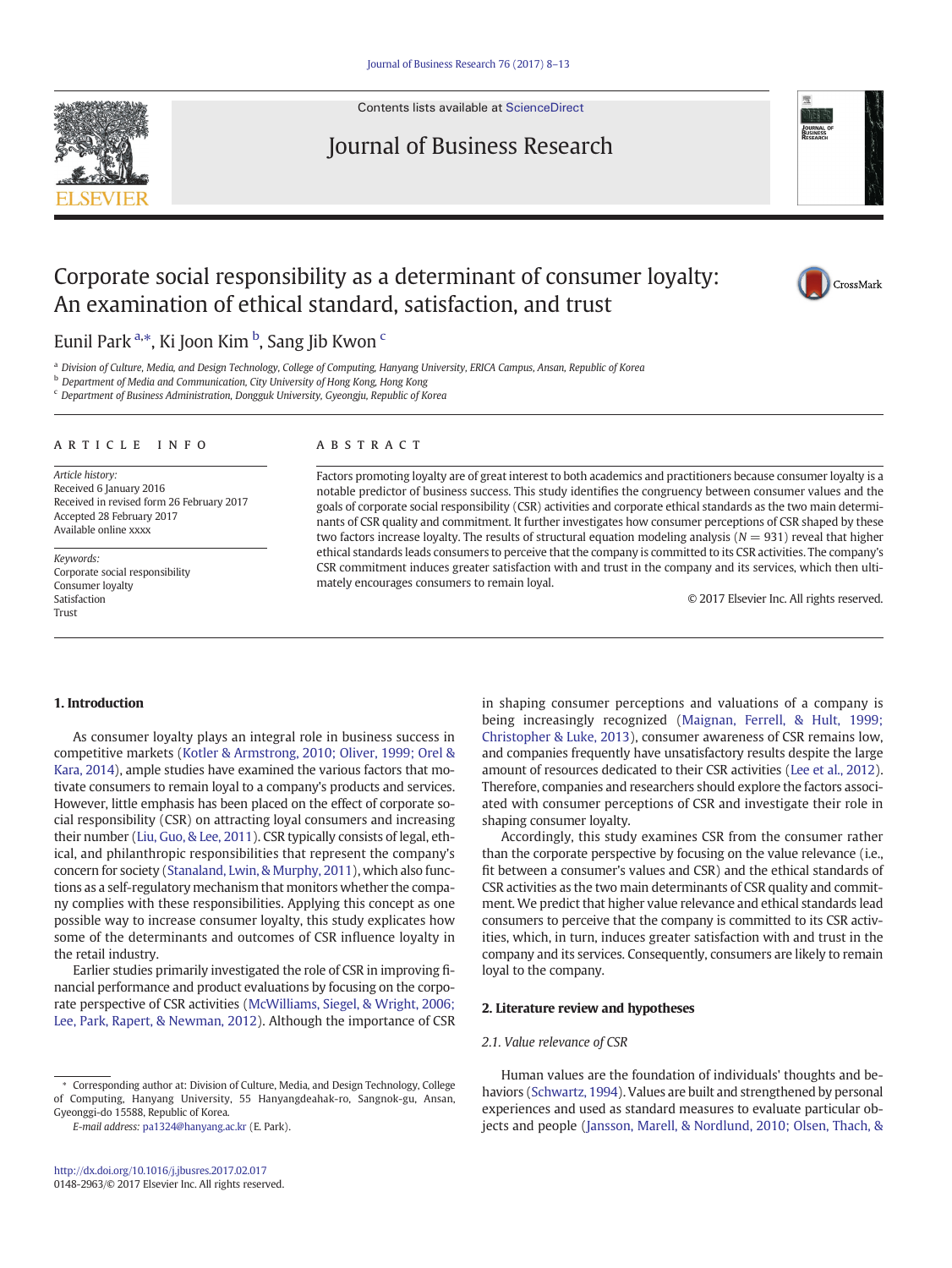<span id="page-1-0"></span>[Hemphill, 2012](#page-4-0)). More importantly, each individual has a unique standard and configuration [\(Kahle, 1996\)](#page-4-0). Therefore, when a company's product or service matches an individual's personal values, that person is likely to evaluate the company more positively.

Applying the concept of human values to the CSR context, prior studies found that consumer awareness and evaluations of CSR actions are mainly determined by their own values [\(Basil & Weber, 2006; Golob,](#page-4-0) Lah, & Jančič[, 2008; Wang & Juslin, 2012\)](#page-4-0). Thus, it is plausible that consumer perceptions of a company's CSR quality and commitment are positively influenced when the consumers' personal values are congruent with the company's CSR goals or activities. Based on this rationale, the following hypothesis is proposed:

H1. Perceptions of a company's value relevance are positively related to the perception that the company is committed to CSR.

#### 2.2. Ethical standards

Ethical responsibility refers to the degree to which a company abides by society's moral rules and appropriate behaviors, and determines the perceived level of a company's commitment to CSR activities [\(Maignan et al., 1999; Stanaland et al., 2011](#page-5-0)). Companies with high ethical standards, for example, would provide consumers with complete and accurate information about their products and services, offer a comprehensive code of conduct, and implement precautionary measures to process sensitive personal information. More importantly, companies should explain and promote their ethical standards by actively communicating with their consumers, typically through statements [\(Murphy, 2005](#page-5-0)), because such communication has positive effects on the company's overall ethical context [\(Ki & Kim, 2010; Valentine & Barnett, 2002\)](#page-4-0). Therefore, the quality of the ethical standards is likely to influence consumer perceptions of the company's level of commitment to CSR. This leads to the following hypothesis:

H2. Perceptions of a company's ethical standard are positively related to the perception that the company is committed to CSR.

#### 2.3. Perceived commitment to CSR

Studies have long probed the relationship between CSR and consumer perceptions of a company, finding that CSR is a key element of corporate success that positively affects consumer evaluations of and responses to products or services ([Brown, 1998; Luo & Bhattacharya,](#page-4-0) [2006\)](#page-4-0). Implementing appropriate CSR plans and activities contribute to more favorable consumer attitudes [\(Bhattacharya & Sen, 2003;](#page-4-0) [Folkes & Kamins, 1999\)](#page-4-0) and greater satisfaction with the company [\(Berens, Riel, & Bruggen, 2005; de los Salmones, Crespo, & del Bosque,](#page-4-0) [2005; Lichtenstein, Drumwright, & Braig, 2004](#page-4-0)). Ultimately, this induces a positive effect on consumers in their evaluation of the company and its products [\(de los Salmones et al., 2005; Mohr, Webb, & Harris, 2001](#page-4-0)). Therefore, consumers tend to be more satisfied and give a more positive evaluation when they believe that the company is committed to its CSR activities ([Gürhan-Canli & Batra, 2004; Mandhachitara & Poolthong,](#page-4-0) [2011; Sen & Bhattacharya, 2001\)](#page-4-0). Similarly, CSR is also closely related to moral concepts such as trust, which helps to establish trustworthy relationships between internal and external stakeholders ([Coulter &](#page-4-0) [Coulter, 2002; Lantos, 1999; Orlitzky & Benjamin, 2001](#page-4-0)). Therefore, this study proposes the following hypotheses to validate the importance of a company's CSR commitment:

H3. Perceptions of a company's commitment to CSR are positively related to consumer satisfaction with the company.

H4. Perceptions of a company's commitment to CSR are positively õrelated to consumer trust in the company.

### 2.4. Trust

According to the commitment-trust theory, trust is "the degree of confidence in an exchange partner's reliability and integrity" ([Morgan](#page-5-0) [& Hunt, 1994](#page-5-0)). [Pavlou and Fygenson \(2006\)](#page-5-0) extended this definition and conceptualized trust as the degree to which consumers believe that a company acts favorably, ethically, legally, and responsibly. Several scholars indicated that feelings of trust lead to a positive impression of a company [\(Pavlou & Chai, 2002; Pavlou & Fygenson, 2006](#page-5-0)). Consumers feel confident about the quality of a product or service when they trust the company and believe that trustworthy companies carry greater ethical and social responsibilities. Such confidence leads consumers to repurchase and reuse services or products from a company that they trust [\(Gefen, Straub, & Boudreau, 2000\)](#page-4-0). More specifically, trust in service providers is found to be a significant determinant of consumer satisfaction and repurchase intentions in the mobile commerce context [\(Kim, Park, & Jeong, 2004; Lin & Wang, 2006; Sharp & Sharp, 1997;](#page-4-0) [Weisberg, Te'eni, & Arman, 2011](#page-4-0)).

Trust also has positive effects on consumer loyalty ([Garbarino &](#page-4-0) [Johnson, 1999; Singh & Sirdeshmukh, 2000\)](#page-4-0). The relationships between trust and loyalty ([Alhabeeb, 2007; Ribbink, van Riel, Liljander, &](#page-4-0) [Streukens, 2004; Macintosh & Lockshin, 1997; Cyr, 2008; Vlachos,](#page-4-0) [Tsamakos, Vrechopoulos, & Avramidis, 2009\)](#page-4-0), and trust and satisfaction [\(Cyr, 2008; Fang et al., 2014; Sirdeshmukh, Singh, & Sabol, 2002;](#page-4-0)

| ٠ |  |
|---|--|
|---|--|

Questionnaire items used in the survey.

| Construct            | Description                                                                                                                                                                                                                                                                                                                | Source                                                                                                    |
|----------------------|----------------------------------------------------------------------------------------------------------------------------------------------------------------------------------------------------------------------------------------------------------------------------------------------------------------------------|-----------------------------------------------------------------------------------------------------------|
| Value<br>relevance   | VR1: The company's CSR activities<br>are relevant to my values.<br>VR2: Overall, I think my values fit<br>well with the company's CSR activities.<br>VR3: The company's CSR activities<br>and my values are similar.                                                                                                       | Gould-Williams, Mostafa,<br>and Bottomley (2013),<br>Hem, Iversen, and Olsen<br>(2014), Lee et al. (2012) |
| Ethical<br>standards | ES1: The company's code of ethics<br>is great compared to other<br>organizations in the industry.<br>ES2: The company's ethical statements<br>are generally good compared to other<br>organizations in the industry.<br>ES3: The company's corporate credo<br>is great compared to other<br>organizations in the industry. | Stanaland et al. (2011)                                                                                   |
| Commitment<br>to CSR | CC1: The company is committed to<br>contributing part of its profits to<br>help non-profits.<br>CC2: I think the company continually<br>improves the quality of its products<br>and services.<br>CC3: I think that the company gives<br>sustainable support to programs with<br>good social causes.                        | Kang and Hustvedt<br>$(2014)$ , Qu $(2014)$                                                               |
| Satisfaction         | ST1: My experience with the company<br>has been satisfactory.<br>ST2: The company provides excellent<br>services or products.<br>ST3: My choice to contact the<br>company was a wise one.                                                                                                                                  | Chen, Lai, and Ho (2015),<br>Loureiro, Sardinha, and<br>Reijnders (2012)                                  |
| Trust                | TR1: I trust the company to be<br>sincere in dealing with consumers.<br>TR2: The company is very responsive.<br>TR3: I think the company provides<br>reliable<br>information to its consumers.                                                                                                                             | Bowden-Everson,<br>Dagger, and Elliott<br>$(2013)$ , Stanaland<br>et al. (2011)                           |
| Loyalty              | LT1: I consider the company as my first<br>choice when purchasing such services<br>and products.<br>LT2: I always say positive things about<br>the company to other people.<br>LT3: I intend to contact the company<br>for my next purchase of this product<br>or service                                                  | Blut, Beatty,<br>Evanschitzky, and Brock<br>(2014), Homburg, Stierl,<br>and Bornemann (2013)              |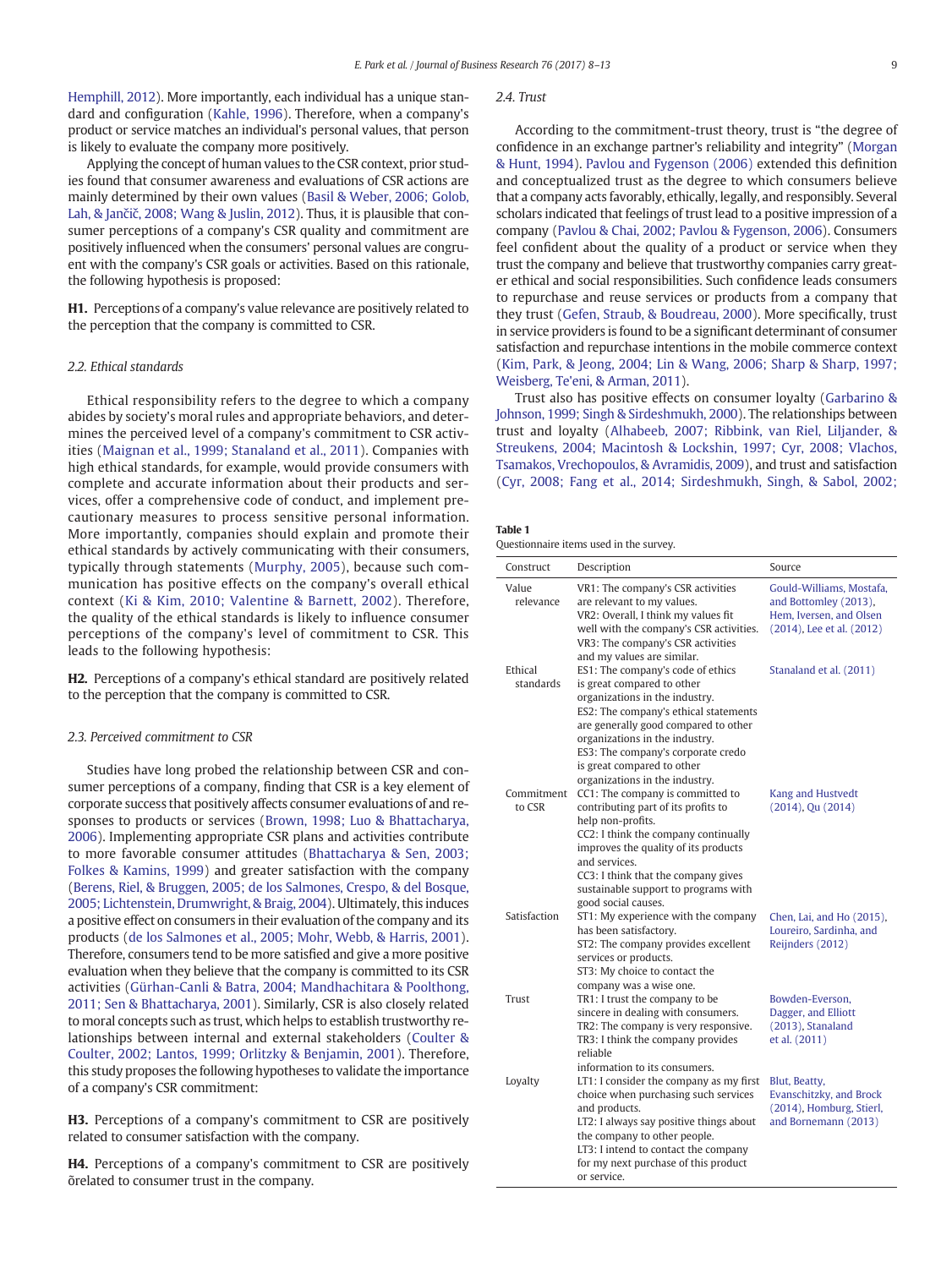<span id="page-2-0"></span>Table 2

| Descriptive statistics. |                    |  |  |  |  |  |
|-------------------------|--------------------|--|--|--|--|--|
| Mean                    | Standard deviation |  |  |  |  |  |
| 4.22                    | 0.94               |  |  |  |  |  |
| 4.29                    | 1.01               |  |  |  |  |  |
| 4.51                    | 0.95               |  |  |  |  |  |
| 4.33                    | 0.96               |  |  |  |  |  |
| 4.42                    | 0.93               |  |  |  |  |  |
| 4.71                    | 1.07               |  |  |  |  |  |
|                         |                    |  |  |  |  |  |

[Wetsch, 2006\)](#page-4-0) have been major research topics in various areas. For instance, [Wagner and Rydstrom \(2001\)](#page-5-0) showed that consumers with greater trust in online retailers tend to be more committed to their services. Similarly, [Lee, Huang, and Hsu \(2007\)](#page-4-0) found that trust induces both continuance and affective commitment to retail service brands, which ultimately leads to greater consumer loyalty. Additionally, [Reichheld and Schefter \(2000\)](#page-5-0) argued that consumers are likely to share their personal information when they trust an online vendor. Having access to such information allows a company to form a closer relationship with consumers by offering products or services that match individual needs, which again increases their loyalty to the online vendor. Based on these findings, this study proposes the following hypotheses:

H5. Perceptions of trust in a company are positively related to consumer satisfaction with the company.

H6. Perceptions of trust in a company are positively related to consumer loyalty towards the company.

#### 2.5. Satisfaction

Satisfaction refers to an emotional state resulting from a consumer evaluation of a service provided by a company and his/her response to it [\(Westbrook, 1987\)](#page-5-0). Therefore, consumer satisfaction is largely determined by the quality of their experience and communication with the service provider ([Crosby, Evans, & Cowles, 1990](#page-4-0)). It is also influenced by the price and quality of the service, and by individual characteristics such as age and gender ([Zeithaml, Bitner, & Gremler, 2006\)](#page-5-0).

Moreover, satisfaction has positive effects on consumer loyalty [\(Gronholdt, Martensen, & Kristensen, 2000; Homburg & Giering, 2001;](#page-4-0) [Lee, Lee, & Feick, 2001](#page-4-0)). The relationship between satisfaction and

#### Table 3

Internal reliability and convergent validity.

| Construct        |                 | Internal reliability |                           | Convergent reliability |                          |                                  |  |
|------------------|-----------------|----------------------|---------------------------|------------------------|--------------------------|----------------------------------|--|
|                  |                 | Cronbach's<br>alpha  | Item-total<br>correlation | Factor<br>loading      | Composite<br>reliability | Average<br>variance<br>extracted |  |
| Value relevance  | VR <sub>1</sub> | 0.879                | 0.794                     | 0.916                  | 0.927                    | 0.809                            |  |
|                  | VR <sub>2</sub> |                      | 0.751                     | 0.918                  |                          |                                  |  |
|                  | VR <sub>3</sub> |                      | 0.788                     | 0.863                  |                          |                                  |  |
| Ethical standard | ES <sub>1</sub> | 0.909                | 0.715                     | 0.945                  | 0.918                    | 0.789                            |  |
|                  | ES <sub>2</sub> |                      | 0.883                     | 0.843                  |                          |                                  |  |
|                  | FS3             |                      | 0.772                     | 0.874                  |                          |                                  |  |
| Commitment       | CC1             | 0.902                | 0.754                     | 0.904                  | 0.938                    | 0.836                            |  |
| to CSR           | CC2             |                      | 0.719                     | 0.928                  |                          |                                  |  |
|                  | CC3             |                      | 0.779                     | 0.910                  |                          |                                  |  |
| Satisfaction     | ST <sub>1</sub> | 0.919                | 0.861                     | 0.853                  | 0.889                    | 0.727                            |  |
|                  | ST <sub>2</sub> |                      | 0.878                     | 0.859                  |                          |                                  |  |
|                  | ST <sub>3</sub> |                      | 0.844                     | 0.846                  |                          |                                  |  |
| Trust            | TR <sub>1</sub> | 0.884                | 0.717                     | 0.865                  | 0.928                    | 0.812                            |  |
|                  | TR <sub>2</sub> |                      | 0.800                     | 0.917                  |                          |                                  |  |
|                  | TR <sub>3</sub> |                      | 0.701                     | 0.920                  |                          |                                  |  |
| Loyalty          | LT <sub>1</sub> | 0.862                | 0.789                     | 0.873                  | 0.940                    | 0.796                            |  |
|                  | LT <sub>2</sub> |                      | 0.774                     | 0.947                  |                          |                                  |  |
|                  | LT3             |                      | 0.723                     | 0.834                  |                          |                                  |  |

| <b>Table 4</b>        |
|-----------------------|
| Discriminant validity |

| Construct                                                |                         |                         | 3                       | 4                       | 5              | 6     |
|----------------------------------------------------------|-------------------------|-------------------------|-------------------------|-------------------------|----------------|-------|
| Value relevance<br>Ethical standard<br>Commitment to CSR | 0.899<br>0.094<br>0.107 | 0.888<br>0.224          | 0.914                   |                         |                |       |
| Satisfaction<br>Trust<br>Loyalty                         | 0.085<br>0.509<br>0.342 | 0.594<br>0.097<br>0.192 | 0.110<br>0.285<br>0.204 | 0.853<br>0.376<br>0.258 | 0.901<br>0.210 | 0.886 |

loyalty has been an intriguing research topic in various fields [\(Homburg & Giering, 2001; Lam, Shankar, Erramilli, & Murthy, 2004;](#page-4-0) [Lee et al., 2001; Olsen, 2002\)](#page-4-0). For example, [Lee et al. \(2007\)](#page-4-0) argued that a high level of satisfaction creates commitment-inducing bonds between the company and consumers, with feelings of fulfillment and pleasure. When consumers are satisfied with the company, they are likely to form continuous and affective commitment to its products. Therefore, this study proposes the following hypothesis:

H7. Perceptions of satisfaction with a company are positively related to consumer loyalty towards the company.

#### 3. Method

Questionnaire items were adapted from validated studies to develop an online survey measuring the perceived levels of the personal relevance of CSR, ethical standards, commitment to CSR, satisfaction, trust, and loyalty. The survey was then reviewed and revised by three professors of psychology and communication to confirm the overall adequacy and applicability of the questionnaire items to the context of this study. [Table 1](#page-1-0) provides the complete list of questionnaire items used in this study.

Two professional consulting agencies were hired to administer the survey over a period of two months. The agencies collected 931 valid responses from retail consumers in South Korea. The retail industry was selected because companies in this industry generally participate in CSR programs actively [\(Walsh & Bartikowski, 2013](#page-5-0)). Respondents completed the survey by answering questions on a 7-point Likert scale ranging from  $1 =$  "strongly disagree" to  $7 =$  "strongly agree." The mean age of the respondents was 34.9 years and 54% were female.

#### 4. Results

#### 4.1. Descriptive statistics

Table 2 reports the descriptive statistics for the constructs in this study, indicating the respondents' overall positive perceptions of the measured variables (the mean values were  $>4.0$ ).

| Table 5 |  |                                |  |  |
|---------|--|--------------------------------|--|--|
|         |  | Measurement model fit indices. |  |  |

| Fit<br>index                                                                                                      | Measurement<br>model                                                 | Recommended<br>level                                                                 | Source                                                                                                                                                                                                 |
|-------------------------------------------------------------------------------------------------------------------|----------------------------------------------------------------------|--------------------------------------------------------------------------------------|--------------------------------------------------------------------------------------------------------------------------------------------------------------------------------------------------------|
| <b>IFI</b><br><b>NNFI</b><br><b>NFI</b><br><b>CFI</b><br><b>GFI</b><br><b>AGFI</b><br><b>TH</b><br>$\chi^2$ /d.f. | 0.907<br>0.924<br>0.928<br>0.915<br>0.910<br>0.902<br>0.965<br>4.793 | > 0.900<br>> 0.900<br>> 0.900<br>> 0.900<br>> 0.900<br>> 0.900<br>> 0.900<br>< 5.000 | Bagozzi and Yi (1988), Bentler and<br>Bonett (1980), Fornell and Larcker<br>(1981), Hair et al. (2006), Hoelter<br>(1983), Kline (2015), McDonald<br>and Ho (2002), Seyal, Rahman, and<br>Rahim (2002) |
| <b>RMSEA</b>                                                                                                      | 0.064                                                                | < 0.080                                                                              |                                                                                                                                                                                                        |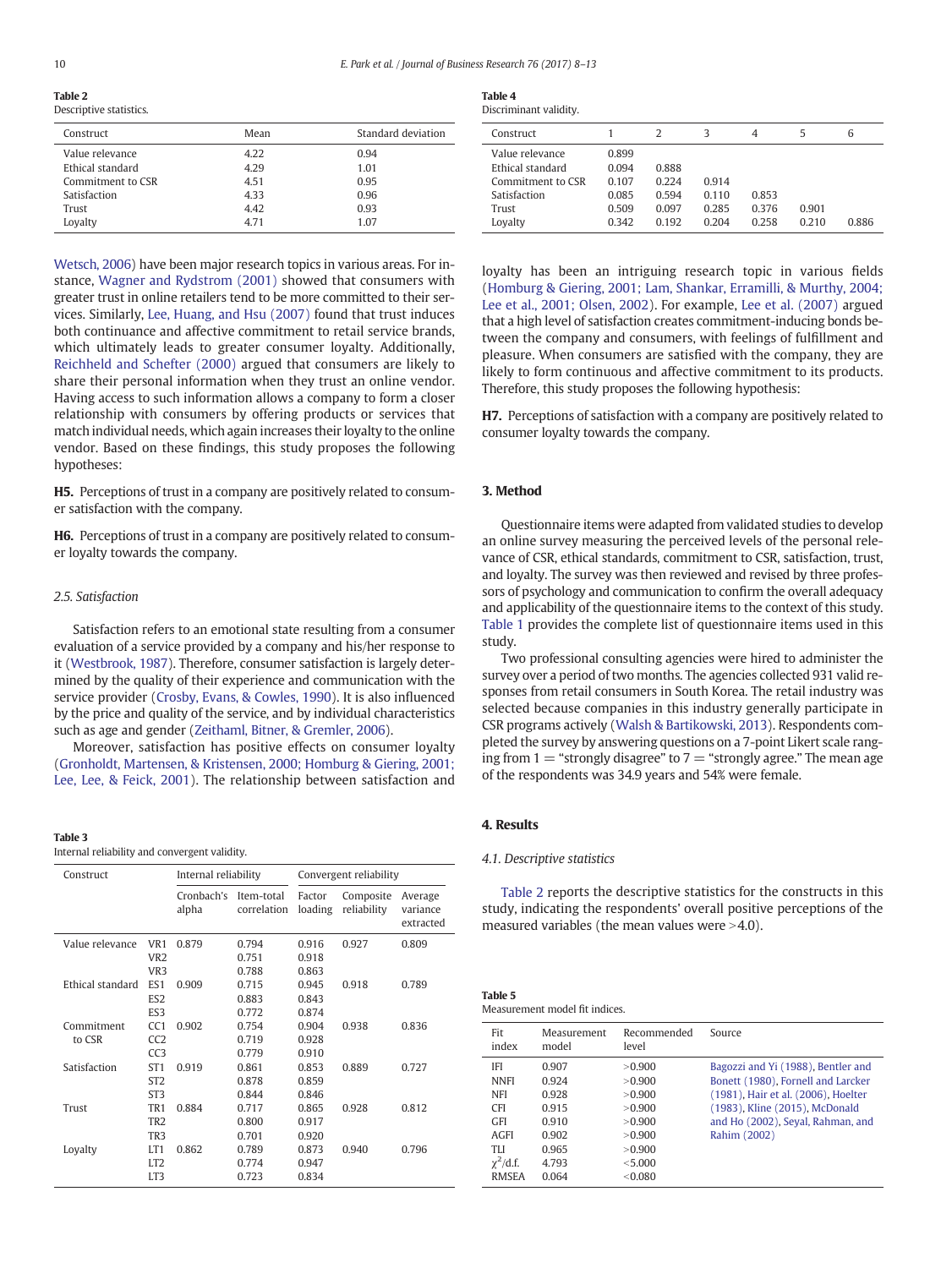Table 6 Research model fit indices.

| Fit<br>index                                                       | Research<br>model                         | Recommended<br>level                            | Source                                                                                                                                                                               |
|--------------------------------------------------------------------|-------------------------------------------|-------------------------------------------------|--------------------------------------------------------------------------------------------------------------------------------------------------------------------------------------|
| <b>IFI</b><br><b>NNFI</b><br><b>NFI</b><br><b>CFI</b>              | 0.914<br>0.930<br>0.907<br>0.920          | >0.900<br>>0.900<br>>0.900<br>>0.900            | Bagozzi and Yi (1988), Bentler and Bonett<br>(1980), Fornell and Larcker (1981), Hair et al.<br>(2006), Hoelter (1983), Kline (2015),<br>McDonald and Ho (2002), Seyal et al. (2002) |
| <b>GFI</b><br><b>AGFI</b><br>TLI<br>$\chi^2$ /d.f.<br><b>RMSEA</b> | 0.915<br>0.914<br>0.909<br>4.931<br>0.075 | >0.900<br>>0.900<br>>0.900<br>< 5.000<br>&0.080 |                                                                                                                                                                                      |

#### 4.2. Measurement validity

The values of factor loadings, Cronbach's alphas, composite validity, and average variance were calculated to test internal reliability and convergent validity. As reported in [Table 3,](#page-2-0) all calculated values were above the recommended levels suggested in prior studies ([Anderson &](#page-4-0) [Gerbing, 1988; Hair, Black, Babin, & Anderson, 2006\)](#page-4-0). Additionally, discriminant validity [\(Table 4\)](#page-2-0) was obtained by confirming that the square roots of the average variance extracted were higher than the correlations between two specific constructs [\(Anderson & Gerbing, 1988;](#page-4-0) [Hair et al., 2006](#page-4-0)).

#### 4.3. Fit indices of the measurement and research models

This study conducted a confirmatory factor analysis and structural equation modeling (SEM) to assess the measurement and structural models' overall fit indices, including the Incremental Fit Index (IFI), Non-Normed Fit Index (NNFI), Normed Fit Index (NFI), Comparative Fit Index (CFI), Goodness-of-Fit Index (GFI), Adjusted Goodness-of-Fit Index (AGFI), Tucker-Lewis Index (TLI), Chi-square with degree of freedom ( $\chi^2$ /d.f.), and Root Mean Square Error of Approximation (RMSEA). As summarized in [Tables 5 and 6,](#page-2-0) all fit indices for both the measurement and research models were satisfactory.

#### 4.4. Hypothesis tests

As illustrated in Fig. 1 and [Table 7](#page-4-0), the SEM results indicated that all hypotheses except [H1](#page-1-0) were supported. Retailers' higher ethical standards led consumers to believe that the companies were committed to their CSR activities ([H2](#page-1-0),  $\beta = 0.726$ , SE = 0.067, CR = 21.492,  $p < 0.001$ ). Retailers who were believed to be committed to their CSR ac-tivities induced greater consumer satisfaction ([H3](#page-1-0),  $\beta = 0.437$ , SE = 0.095,  $CR = 6.131$ ,  $p < 0.001$ ) and trust [\(H4,](#page-1-0)  $\beta = 0.847$ ,  $SE = 0.088$ ,  $CR = 21.587$ ,  $p < 0.001$ ). Additionally, trust led to greater consumer sat-isfaction [\(H5,](#page-2-0)  $\beta = 0.300$ , SE = 0.097, CR = 4.077, p < 0.001). Finally, trust ([H6](#page-2-0),  $\beta = 0.494$ , SE = 0.102, CR = 11.924, p < 0.001) and satisfac-tion ([H7](#page-2-0),  $\beta = 0.354$ , SE = 0.062, CR = 9.258, p < 0.001) had positive effects on consumer loyalty. Trust and satisfaction explained 60.4% of the variance in loyalty. Furthermore, the perceived level of commitment to CSR had the greatest standardized total effect (0.663).

#### 5. Discussion

This study explores how the ethical standards of a company and the congruency between the consumers' own values and the company's CSR goals contribute to shaping consumer loyalty in the retail industry. From a theoretical perspective, the findings of this study validate the influential role of ethical standards in increasing consumer loyalty. Higher corporate ethical standards are found to lead consumers to believe that the company is committed to its CSR activities. When this belief is established, consumers become more satisfied and experience greater trust; as a result, they remain loyal to the company. Therefore, our findings provide an overall picture of the theoretical process by which the sequential relationship among ethical standards, commitment, trust, satisfaction, and loyalty is shaped.

The identification of satisfaction and trust as key mediating variables is another theoretical contribution of this study. Consistent with prior studies (e.g., [Dean, 2002; DeWitt, Nguyen, & Marshall, 2008; Román,](#page-4-0) [2003\)](#page-4-0) demonstrating the mediating role of consumer satisfaction and trust in promoting loyalty, our findings indicate that both variables are indeed significant determinants of consumer loyalty in the retail industry. This indicates that CSR is a multidimensional concept that influences various consumer perceptions, such as satisfaction, trust, and loyalty. As [Stanaland et al. \(2011\)](#page-5-0) argue, loyalty and satisfaction might be more closely related to pragmatic reasons for CSR activities, while trust is viewed as a morality-based rationale. Therefore, researchers should consider these variables as key elements of successful CSR, and companies should communicate both practical and moral causes for such activities to consumers.

Contrary to [H1,](#page-1-0) this study's findings reveal that the degree to which consumers' personal values match the company's CSR activities has no significant effect on consumer perceptions of CSR, a finding similar to an earlier study [\(Lee et al., 2012\)](#page-4-0) showing that the perceived fit between consumers' values and companies' CSR activities has the least significant effect compared to other notable determinants of CSR perceptions. Perhaps, this is because CSR consists of legal, ethical, and philanthropic responsibilities to society [\(Stanaland et al., 2011\)](#page-5-0); thus, consumers might accept that the global goal of CSR activities has nobler values than their own personal ones, even if the two do not precisely match. This suggests that consumers may be willing to place less emphasis on their own personal values in favor of the greater good.

From a practical perspective, the findings of this study suggest guidelines for successfully implementing CSR plans and activities in the retail industry. More specifically, senior managers should acknowledge the benefit of corporate ethical standards and consumers'



Fig. 1. Research model with standardized path coefficients ( $p < 0.01$ ).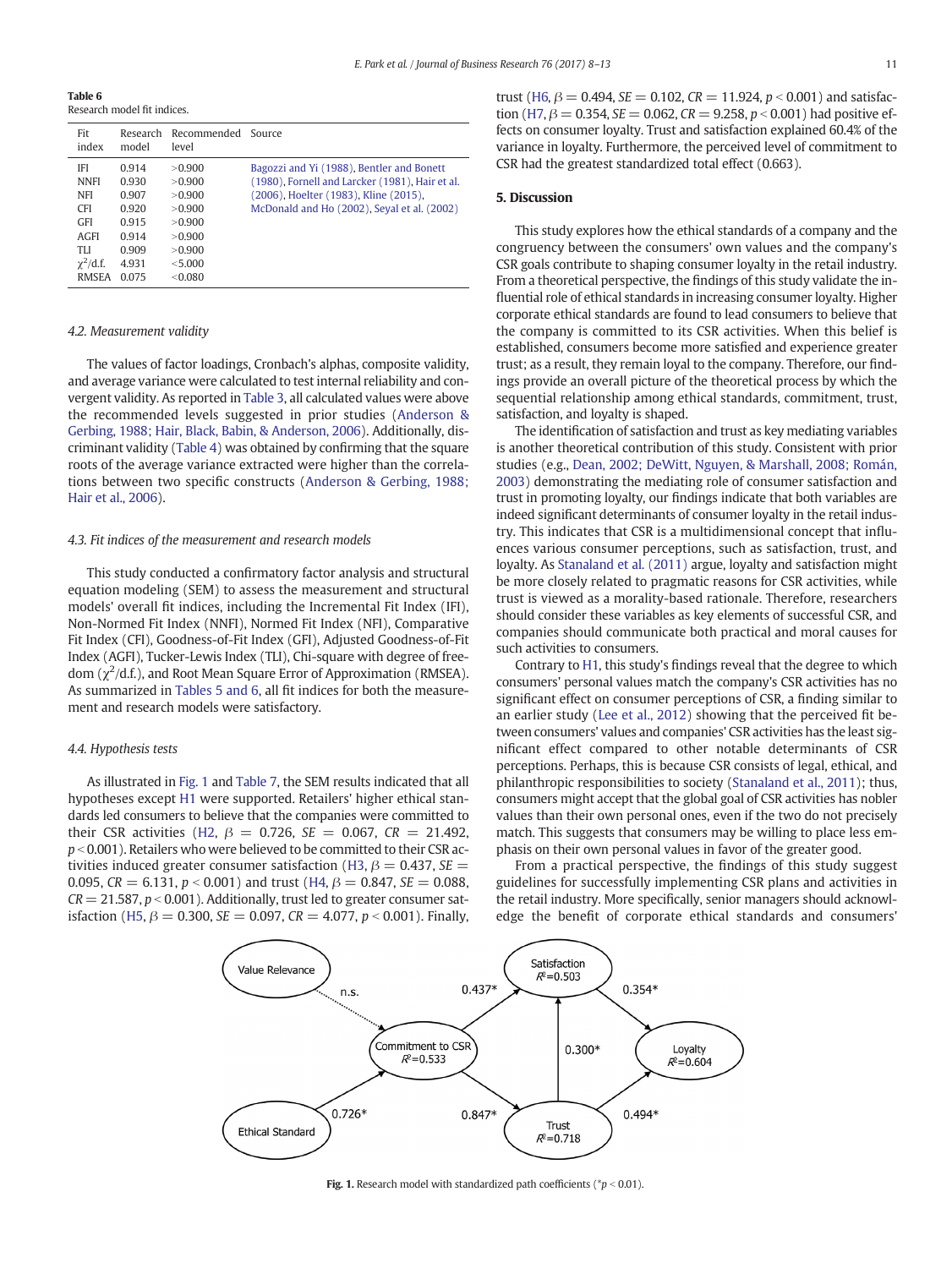<span id="page-4-0"></span>

| Table 7                                     |
|---------------------------------------------|
| Summary of hypothesis tests ( $p < 0.01$ ). |

| <b>Hypotheses</b>                                | Standardized path coefficient | -SE   | <b>CR</b> | Results       |
|--------------------------------------------------|-------------------------------|-------|-----------|---------------|
| H <sub>1</sub> . VR $\rightarrow$ CC             | 0.051                         | 0.084 | 2.880     | Not supported |
| H <sub>2</sub> . E <sub>S</sub> $\rightarrow$ CC | $0.726*$                      | 0.067 | 21.492    | Supported     |
| H3. $CC \rightarrow ST$                          | $0.437*$                      | 0.095 | 6.131     | Supported     |
| H4. $CC \rightarrow TR$                          | $0.847*$                      | 0.088 | 21.587    | Supported     |
| H <sub>5</sub> . TR $\rightarrow$ ST             | $0.300*$                      | 0.097 | 4.077     | Supported     |
| H6. TR $\rightarrow$ LT                          | $0.494*$                      | 0.102 | 11.924    | Supported     |
| $H7. ST \rightarrow LT$                          | $0.354*$                      | 0.062 | 9.258     | Supported     |
|                                                  |                               |       |           |               |

Notes:  $VR =$  value relevance,  $ES =$  ethical standard,  $CC =$  commitment to CSR,  $ST =$  satisfaction,  $TR = trust$ ,  $LT =$  loyalty.

perceived commitment to CSR in promoting consumer loyalty. Companies should attempt to draw consumer attention to their CSR plans and actively communicate with consumers to make it clear that they are committed to achieving their CSR goals. As prior studies (e.g., Ki & Kim, 2010; Murphy, 2005; Valentine & Barnett, 2002) suggest, one effective way to do so is to explicitly clarify and promote their ethical standards through statements. Therefore, companies would benefit from providing consumers with direct, easy access to ethical statements and explaining the purpose and plans of their CSR activities.

Despite the useful implications of this study, the lack of generalizability limits the global applicability of the findings. As the survey was administered to retail consumers in South Korea, the implications of the findings may not apply in countries with different qualities and structures in their retail industries, or to other types of businesses and services. Additionally, variables such as corporate reputation, perceived risk, and individual differences among consumers (e.g., age, gender, and education) are known to influence how consumers make purchase decisions. Therefore, incorporating the potential moderating effects of these variables into the analysis could extend the explanatory power of the findings. Future studies should collect data from a more diverse sample and investigate the potential moderating effects of these unexplored variables to provide a more comprehensive framework predicting the role of CSR in business success.

#### Acknowledgement

The first two authors (Eunil Park and Ki Joon Kim) contributed equally to this study. This study was supported by the Dongguk University Research Fund of 2016.

#### References

- Alhabeeb, M. J. (2007). [On consumer trust and product loyalty.](http://refhub.elsevier.com/S0148-2963(17)30078-4/rf0005) International Journal of [Consumer Studies](http://refhub.elsevier.com/S0148-2963(17)30078-4/rf0005), 31(6), 609–612.
- Anderson, J. C., & Gerbing, D. W. (1988). [Structural equation modeling in practice: A re](http://refhub.elsevier.com/S0148-2963(17)30078-4/rf0010)[view and recommended two-step approach.](http://refhub.elsevier.com/S0148-2963(17)30078-4/rf0010) Psychological Bulletin, 103(3), 411–423.
- Bagozzi, R. P., & Yi, Y. (1988). [On the evaluation of structural equation models.](http://refhub.elsevier.com/S0148-2963(17)30078-4/rf0015) Journal of [the Academy of Marketing Science](http://refhub.elsevier.com/S0148-2963(17)30078-4/rf0015), 16(1), 74–94.
- Basil, D. Z., & Weber, D. (2006). [Values motivation and concern for appearances: The ef](http://refhub.elsevier.com/S0148-2963(17)30078-4/rf0020)[fect of personality traits on responses to corporate social responsibility.](http://refhub.elsevier.com/S0148-2963(17)30078-4/rf0020) International Journal of Nonprofi[t and Voluntary Sector Marketing](http://refhub.elsevier.com/S0148-2963(17)30078-4/rf0020), 11(1), 61–72.
- Bentler, P. M., & Bonett, D. G. (1980). Signifi[cance tests and goodness of](http://refhub.elsevier.com/S0148-2963(17)30078-4/rf0025) fit in the analysis [of covariance structures.](http://refhub.elsevier.com/S0148-2963(17)30078-4/rf0025) Psychological Bulletin, 88(3), 588–606.
- Berens, G., Riel, C. B. V., & Bruggen, G. H. V. (2005). [Corporate associations and consumer](http://refhub.elsevier.com/S0148-2963(17)30078-4/rf0030) [product responses: The moderating role of corporate brand dominance.](http://refhub.elsevier.com/S0148-2963(17)30078-4/rf0030) Journal of [Marketing](http://refhub.elsevier.com/S0148-2963(17)30078-4/rf0030), 69(3), 35–48.
- Bhattacharya, C. B., & Sen, S. (2003). [Consumer-company identi](http://refhub.elsevier.com/S0148-2963(17)30078-4/rf0035)fication: A framework for [understanding consumers' relationships with companies.](http://refhub.elsevier.com/S0148-2963(17)30078-4/rf0035) Journal of Marketing, 67(2), 76–[88.](http://refhub.elsevier.com/S0148-2963(17)30078-4/rf0035)
- Blut, M., Beatty, S. E., Evanschitzky, H., & Brock, C. (2014). [The impact of service character](http://refhub.elsevier.com/S0148-2963(17)30078-4/rf0040)[istics on the switching costs](http://refhub.elsevier.com/S0148-2963(17)30078-4/rf0040)–customer loyalty link. Journal of Retailing, 90(2), 275–[290.](http://refhub.elsevier.com/S0148-2963(17)30078-4/rf0040)
- Bowden-Everson, J. L. H., Dagger, T. S., & Elliott, G. (2013). [Engaging customers for loyalty](http://refhub.elsevier.com/S0148-2963(17)30078-4/rf0045) [in the restaurant industry: The role of satisfaction, trust, and delight.](http://refhub.elsevier.com/S0148-2963(17)30078-4/rf0045) Journal of [Foodservice Business Research](http://refhub.elsevier.com/S0148-2963(17)30078-4/rf0045), 16(1), 52–75.
- Brown, T. J. (1998). [Corporate associations in marketing: Antecedents and consequences.](http://refhub.elsevier.com/S0148-2963(17)30078-4/rf0050) [Corporate Reputation Review](http://refhub.elsevier.com/S0148-2963(17)30078-4/rf0050), 1(3), 215–233.
- Chen, C. P., Lai, H. M., & Ho, C. Y. (2015). [Why do teachers continue to use teaching blogs?](http://refhub.elsevier.com/S0148-2963(17)30078-4/rf0060) [The roles of perceived voluntariness and habit.](http://refhub.elsevier.com/S0148-2963(17)30078-4/rf0060) Computers & Education, 82, 236-249.

Christopher, E., & Luke, M. (2013). [The pivotal role of corporate social responsibility per](http://refhub.elsevier.com/S0148-2963(17)30078-4/rf0065)ception on consumer behavior. [Journal of Business Management Research](http://refhub.elsevier.com/S0148-2963(17)30078-4/rf0065), 2, 47–55.

- Coulter, K. S., & Coulter, R. A. (2002). [Determinants of trust in a service provider: The](http://refhub.elsevier.com/S0148-2963(17)30078-4/rf0070) [moderating role of length of relationship.](http://refhub.elsevier.com/S0148-2963(17)30078-4/rf0070) Journal of Services Marketing, 16(1), 35–50. Crosby, L. A., Evans, K. R., & Cowles, D. (1990). [Relationship quality in services selling: An](http://refhub.elsevier.com/S0148-2963(17)30078-4/rf0075)
- interpersonal influence perspective. [The Journal of Marketing](http://refhub.elsevier.com/S0148-2963(17)30078-4/rf0075), 54, 68–81. Cyr, D. (2008). [Modeling web site design across cultures: Relationships to trust, satisfac-](http://refhub.elsevier.com/S0148-2963(17)30078-4/rf0080)
- tion, and e-loyalty. [Journal of Management Information Systems](http://refhub.elsevier.com/S0148-2963(17)30078-4/rf0080), 24(4), 47–72. de los Salmones, M., Crespo, A. H., & del Bosque, I. R. (2005). Infl[uence of corporate social](http://refhub.elsevier.com/S0148-2963(17)30078-4/rf0085) [responsibility on loyalty and valuation of services.](http://refhub.elsevier.com/S0148-2963(17)30078-4/rf0085) Journal of Business Ethics, 61,
- 369–[385.](http://refhub.elsevier.com/S0148-2963(17)30078-4/rf0085) Dean, A. M. (2002). [Service quality in call centres: Implications for customer loyalty.](http://refhub.elsevier.com/S0148-2963(17)30078-4/rf0090)
- [Managing Service Quality: An International Journal](http://refhub.elsevier.com/S0148-2963(17)30078-4/rf0090), 12(6), 414–423. DeWitt, T., Nguyen, D. T., & Marshall, R. (2008). [Exploring customer loyalty following ser-](http://refhub.elsevier.com/S0148-2963(17)30078-4/rf0095)
- [vice recovery: The mediating effects of trust and emotions.](http://refhub.elsevier.com/S0148-2963(17)30078-4/rf0095) Journal of Service Research, 10[\(3\), 269](http://refhub.elsevier.com/S0148-2963(17)30078-4/rf0095)–281.
- Fang, Y., Qureshi, I., Sun, H., McCole, P., Ramsey, E., & Lim, K. H. (2014). [Trust, satisfaction,](http://refhub.elsevier.com/S0148-2963(17)30078-4/rf0100) [and online repurchase intention: The moderating role of perceived effectiveness of e](http://refhub.elsevier.com/S0148-2963(17)30078-4/rf0100)[commerce institutional mechanisms.](http://refhub.elsevier.com/S0148-2963(17)30078-4/rf0100) MIS Quarterly, 38(2), 407–427.
- Folkes, V. S., & Kamins, M. A. (1999). [Effects of information about](http://refhub.elsevier.com/S0148-2963(17)30078-4/rf0105) firms' ethical and uneth[ical actions on consumers' attitudes.](http://refhub.elsevier.com/S0148-2963(17)30078-4/rf0105) Journal of Consumer Psychology, 8(3), 243–259. Fornell, C., & Larcker, D. F. (1981). [Evaluating structural equation models with unobserv-](http://refhub.elsevier.com/S0148-2963(17)30078-4/rf0110)
- [able variables and measurement error.](http://refhub.elsevier.com/S0148-2963(17)30078-4/rf0110) Journal of Marketing Research, 18, 39–50. Garbarino, E., & Johnson, M. S. (1999). [The different roles of satisfaction, trust, and com-](http://refhub.elsevier.com/S0148-2963(17)30078-4/rf0115)
- [mitment in customer relationships.](http://refhub.elsevier.com/S0148-2963(17)30078-4/rf0115) Journal of Marketing, 63, 70–87. Gefen, D., Straub, D., & Boudreau, M. C. (2000). [Structural equation modeling and regres-](http://refhub.elsevier.com/S0148-2963(17)30078-4/rf0120)
- [sion: Guidelines for research practice.](http://refhub.elsevier.com/S0148-2963(17)30078-4/rf0120) Communications of the Association for [Information Systems](http://refhub.elsevier.com/S0148-2963(17)30078-4/rf0120), 4(1), 7.
- Golob, U., Lah, M., & Jančič, Z. (2008). [Value orientations and consumer expectations of](http://refhub.elsevier.com/S0148-2963(17)30078-4/rf0125) corporate social responsibility. [Journal of Marketing Communications](http://refhub.elsevier.com/S0148-2963(17)30078-4/rf0125), 14(2), 83–96.
- Gould-Williams, J. S., Mostafa, A. M. S., & Bottomley, P. (2013). [Public service motivation](http://refhub.elsevier.com/S0148-2963(17)30078-4/rf0130) [and employee outcomes in the Egyptian public sector: Testing the mediating effect of](http://refhub.elsevier.com/S0148-2963(17)30078-4/rf0130) person-organization fit. [Journal of Public Administration Research and Theory](http://refhub.elsevier.com/S0148-2963(17)30078-4/rf0130), 16, 1–26.
- Gronholdt, L., Martensen, A., & Kristensen, K. (2000). [The relationship between customer](http://refhub.elsevier.com/S0148-2963(17)30078-4/rf0135) [satisfaction and loyalty: Cross-industry differences.](http://refhub.elsevier.com/S0148-2963(17)30078-4/rf0135) Total Quality Management, 11(4), 509–[514.](http://refhub.elsevier.com/S0148-2963(17)30078-4/rf0135)
- Gürhan-Canli, Z., & Batra, R. (2004). [When corporate image affects product evaluations:](http://refhub.elsevier.com/S0148-2963(17)30078-4/rf0140) [The moderating role of perceived risk.](http://refhub.elsevier.com/S0148-2963(17)30078-4/rf0140) Journal of Marketing Research, 41(2), 197–205.
- Hair, J. F., Black, W. C., Babin, B. J., & Anderson, R. E. (2006). [Multivariate Data Analysis.](http://refhub.elsevier.com/S0148-2963(17)30078-4/rf0145) [Prentice Hall: Upper Saddle River, NJ.](http://refhub.elsevier.com/S0148-2963(17)30078-4/rf0145)
- Hem, L. E., Iversen, N. M., & Olsen, L. E. (2014). [Category characteristics' effects on brand](http://refhub.elsevier.com/S0148-2963(17)30078-4/rf0150) [extension attitudes: A research note.](http://refhub.elsevier.com/S0148-2963(17)30078-4/rf0150) Journal of Business Research, 67(8), 1589–1594. Hoelter, J. W. (1983). [The analysis of covariance structures: Goodness-of-](http://refhub.elsevier.com/S0148-2963(17)30078-4/rf0155)fit indices.
- [Sociological Methods & Research](http://refhub.elsevier.com/S0148-2963(17)30078-4/rf0155), 11(3), 325-344. Homburg, C., & Giering, A. (2001). [Personal characteristics as moderators of the relation-](http://refhub.elsevier.com/S0148-2963(17)30078-4/rf0160)
- [ship between customer satisfaction and loyalty](http://refhub.elsevier.com/S0148-2963(17)30078-4/rf0160)—An empirical analysis. Psychology [and Marketing](http://refhub.elsevier.com/S0148-2963(17)30078-4/rf0160), 18(1), 43–66.
- Homburg, C., Stierl, M., & Bornemann, T. (2013). [Corporate social responsibility in busi](http://refhub.elsevier.com/S0148-2963(17)30078-4/rf0165)[ness-to-business markets: How organizational customers account for supplier corpo](http://refhub.elsevier.com/S0148-2963(17)30078-4/rf0165)[rate social responsibility engagement.](http://refhub.elsevier.com/S0148-2963(17)30078-4/rf0165) Journal of Marketing, 77(6), 54–72.
- Jansson, J., Marell, A., & Nordlund, A. (2010). [Green consumer behavior: Determinants of](http://refhub.elsevier.com/S0148-2963(17)30078-4/rf0170) [curtailment and eco-innovation adoption.](http://refhub.elsevier.com/S0148-2963(17)30078-4/rf0170) Journal of Consumer Marketing, 27(4), 358–[370.](http://refhub.elsevier.com/S0148-2963(17)30078-4/rf0170)
- Kahle, L. R. (1996). [Social values and consumer behavior: Research from the list of values.](http://refhub.elsevier.com/S0148-2963(17)30078-4/rf0175) [The psychology of values: The Ontario symposium. Vol. 8](http://refhub.elsevier.com/S0148-2963(17)30078-4/rf0175). (pp. 135–151). Mahwah, NJ: [Lawrence Erlbaum Associates.](http://refhub.elsevier.com/S0148-2963(17)30078-4/rf0175)
- Kang, J., & Hustvedt, G. (2014). [Building trust between consumers and corporations: The](http://refhub.elsevier.com/S0148-2963(17)30078-4/rf0180) [role of consumer perceptions of transparency and social responsibility.](http://refhub.elsevier.com/S0148-2963(17)30078-4/rf0180) Journal of [Business Ethics](http://refhub.elsevier.com/S0148-2963(17)30078-4/rf0180), 125(2), 253–265.
- Ki, E. J., & Kim, S. Y. (2010). [Ethics statements of public relations](http://refhub.elsevier.com/S0148-2963(17)30078-4/rf0185) firms: What do they say? [Journal of Business Ethics](http://refhub.elsevier.com/S0148-2963(17)30078-4/rf0185), 91(2), 223–236.
- Kim, M. K., Park, M. C., & Jeong, D. H. (2004). [The effects of customer satisfaction and](http://refhub.elsevier.com/S0148-2963(17)30078-4/rf0190) [switching barrier on customer loyalty in Korean mobile telecommunication services.](http://refhub.elsevier.com/S0148-2963(17)30078-4/rf0190) [Telecommunications Policy](http://refhub.elsevier.com/S0148-2963(17)30078-4/rf0190), 28(2), 145–159.
- Kline, R. B. (2015). [Principles and practice of structural equation modeling.](http://refhub.elsevier.com/S0148-2963(17)30078-4/rf0195) New York, NY: [Guilford publications.](http://refhub.elsevier.com/S0148-2963(17)30078-4/rf0195)
- Kotler, P., & Armstrong, G. (2010). Principles of marketing. [New Jersey, NJ: Pearson](http://refhub.elsevier.com/S0148-2963(17)30078-4/rf0200) [education.](http://refhub.elsevier.com/S0148-2963(17)30078-4/rf0200)
- Lam, S. Y., Shankar, V., Erramilli, M. K., & Murthy, B. (2004). [Customer value, satisfaction,](http://refhub.elsevier.com/S0148-2963(17)30078-4/rf0205) [loyalty, and switching costs: An illustration from a business-to-business service con](http://refhub.elsevier.com/S0148-2963(17)30078-4/rf0205)text. [Journal of the Academy of Marketing Science](http://refhub.elsevier.com/S0148-2963(17)30078-4/rf0205), 32(3), 293–311.
- Lantos, G. P. (1999). [Motivating moral corporate behavior.](http://refhub.elsevier.com/S0148-2963(17)30078-4/rf0210) Journal of Consumer Marketing, 16[\(3\), 222](http://refhub.elsevier.com/S0148-2963(17)30078-4/rf0210)–233.
- Lee, K. Y., Huang, H. L., & Hsu, Y. C. (2007). [Trust, satisfaction and commitment-on loyalty](http://refhub.elsevier.com/S0148-2963(17)30078-4/rf0215) [to international retail service brands.](http://refhub.elsevier.com/S0148-2963(17)30078-4/rf0215) Asia Pacific Management Review, 12(3), 161–169.
- Lee, J., Lee, J., & Feick, L. (2001). [The impact of switching costs on the customer satisfac](http://refhub.elsevier.com/S0148-2963(17)30078-4/rf0220)[tion-loyalty link: Mobile phone service in France.](http://refhub.elsevier.com/S0148-2963(17)30078-4/rf0220) Journal of Services Marketing, 15[\(1\), 35](http://refhub.elsevier.com/S0148-2963(17)30078-4/rf0220)–48.
- Lee, E. M., Park, S. Y., Rapert, M. I., & Newman, C. L. (2012). [Does perceived consumer](http://refhub.elsevier.com/S0148-2963(17)30078-4/rf0225) fit [matter in corporate social responsibility issues?](http://refhub.elsevier.com/S0148-2963(17)30078-4/rf0225) Journal of Business Research, 65(11), 1558–[1564.](http://refhub.elsevier.com/S0148-2963(17)30078-4/rf0225)
- Lichtenstein, D. R., Drumwright, M. E., & Braig, B. M. (2004). [The effect of corporate social](http://refhub.elsevier.com/S0148-2963(17)30078-4/rf0230) [responsibility on customer donations to corporate-supported nonpro](http://refhub.elsevier.com/S0148-2963(17)30078-4/rf0230)fits. Journal of [Marketing](http://refhub.elsevier.com/S0148-2963(17)30078-4/rf0230), 68(4), 16–32.
- Lin, H. H., & Wang, Y. S. (2006). [An examination of the determinants of customer loyalty](http://refhub.elsevier.com/S0148-2963(17)30078-4/rf0235) [in mobile commerce contexts.](http://refhub.elsevier.com/S0148-2963(17)30078-4/rf0235) Information & Management, 43(3), 271-282.